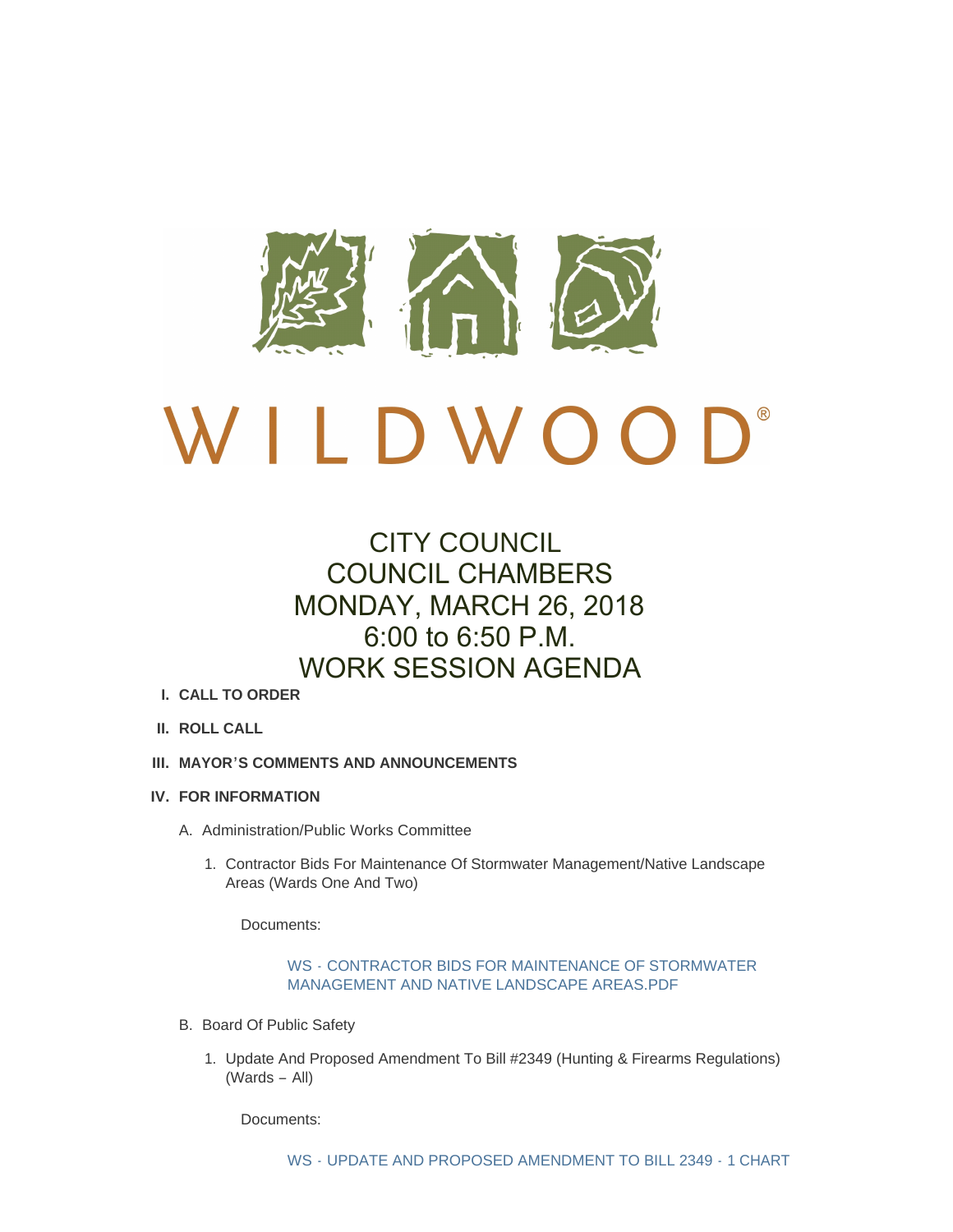COMPARISON.PDF WS - [UPDATE AND PROPOSED AMENDMENT TO BILL 2349 -](http://www.cityofwildwood.com/AgendaCenter/ViewFile/Item/14712?fileID=20239) 2 CURRENT VS INTRODUCED REDLINE.PDF WS - [UPDATE AND PROPOSED AMENDMENT TO BILL 2349 -](http://www.cityofwildwood.com/AgendaCenter/ViewFile/Item/14712?fileID=20240) 3 PROPOSED AMENDMENT.PDF

2. Update And Proposed Amendment To Bill #2350 (Truck Restrictions On Fox Creek Road & Centaur Road) (Wards One And Six)

Documents:

WS - [UPDATE AND PROPOSED AMENDMENT TO BILL 2350.PDF](http://www.cityofwildwood.com/AgendaCenter/ViewFile/Item/14713?fileID=20242)

- C. City Administrator
	- 5-Year Strategic Goals & Objectives Update (Wards All) 1.

Documents:

#### WS - [5-YEAR STRATEGIC GOALS AND OBJECTIVES -](http://www.cityofwildwood.com/AgendaCenter/ViewFile/Item/14715?fileID=20274) 12-31-2017 STATUS UPDATE.PDF

- D. Department Of Planning And Parks
	- 1. Update And Accounting Of Community Park Phase 3 Project (Ward One)

Documents:

WS - [UPDATE AND ACCOUNTING OF COMMUNITY PARK PHASE 3.PDF](http://www.cityofwildwood.com/AgendaCenter/ViewFile/Item/14717?fileID=20232)

- E. Parks And Planning Committee
	- 1. Farmers Market Manager Agreement For The 2018 Season (Wards All)

Documents:

# WS - [FARMERS MARKET MANAGER AGREEEMENT.PDF](http://www.cityofwildwood.com/AgendaCenter/ViewFile/Item/14719?fileID=20233)

- F. Planning And Zoning Commission
	- 1. Status Sheet From March 19, 2018 Meeting (Wards All)

Documents:

#### WS - PLANNING AND ZONING STATUS SHEET UPDATE PDF

G. Rural Internet Access Committee Update (Wards - All)

Documents:

# WS - [RURAL INTERNET ACCESS UPDATE.PDF](http://www.cityofwildwood.com/AgendaCenter/ViewFile/Item/14722?fileID=20235)

H. Construction Project Update (Wards - All)

Documents: